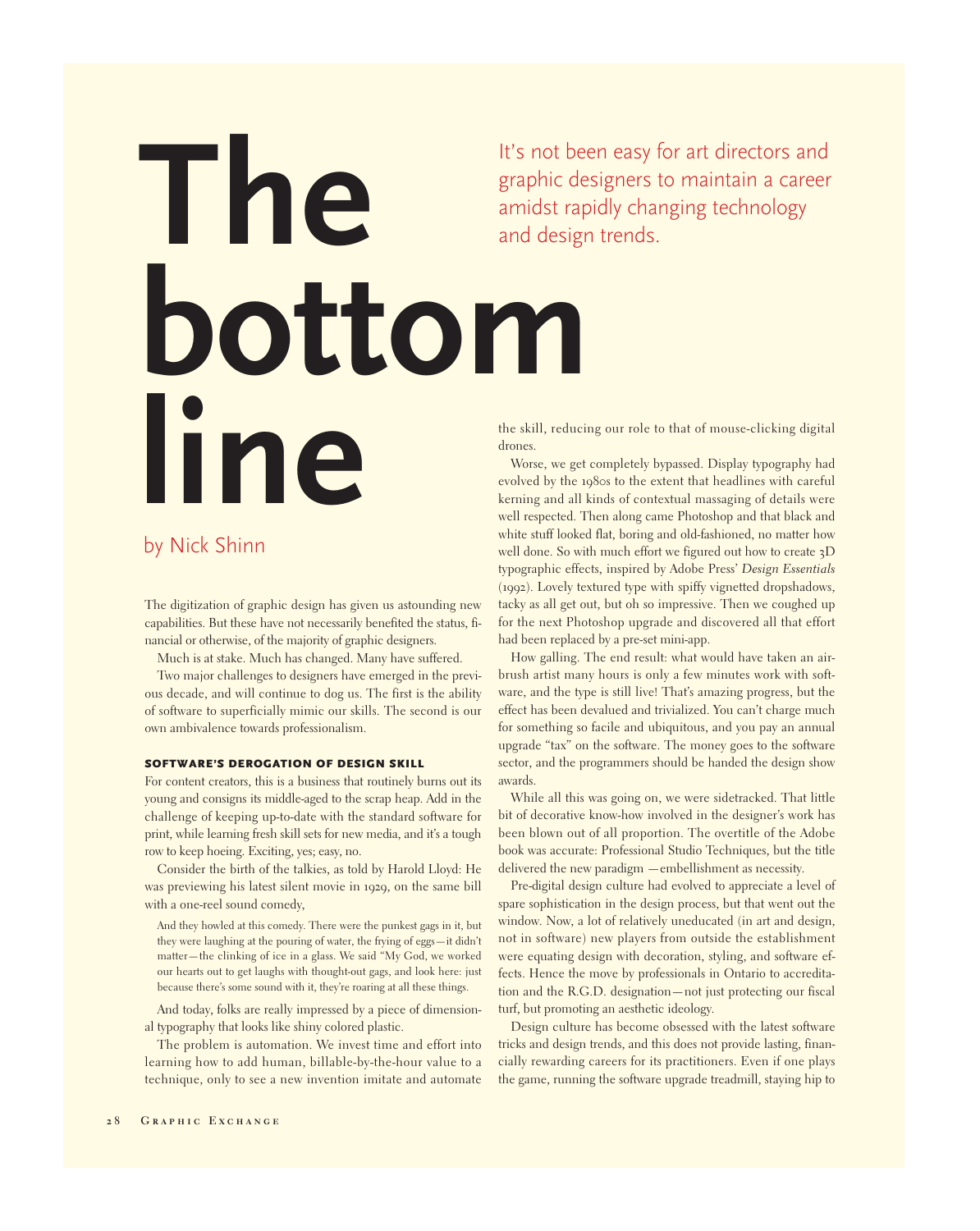#### OFFSSIONAL STUDIO TECHNIQUE **ESSE IAL** ESIGN N Т



c. 1985: Elegant, serifed, big x-height face, tightly tracked: it's all about the subtlety of letterforms and precise spacing—in other words, typography.



c. 1995: Sans serif, letter-spaced technical font, colored, textured and dimensionalized. Adobe's promotional material (left) helped redefine design as software-induced styling, aka eye candy.

the trends, it's hard to win, because the allure of "punk" special effects has eclipsed thought-out skills.

As Lorraine Wilde wrote in *Emigre* No. 39, in 1996, with great prescience,

...we cannot pretend that this technological phenomena has been designed, or is waiting, just for us. New media will go ahead without our participation, which for many designers may be OK. The price of participation may actually be the end of design as we know it...

Change is ever thus. When the Web burst into a graphic medium, graphic design was ironically dragging up the rear, and is it any wonder?—there was a cultural divide between artist and programmer, and by all the criteria of the printed page, the Web was an ugly medium, with what worked best navigationally looking worst of all. But this is changing: there's a huge generation of web design students graduating. The majority of the workforce doesn't have that kind of an education. And now that web design software has covered its biggest hurdles, things are starting to shake down online. Young, web-savvy design graduates will make their mark, and hopefully it will be with work that is as good as in the best print media. Because design quality is not now, nor has it ever been, about resolution.

If you're part of an older generation (say, over 25), it's going to be harder and harder to compete with these graduates for wellpaying new media design work.

What's happening with the Web is déjà vu for many of us who went digital in the late '80s and early '90s: we had invested in a college degree, acquired many years of experience, and were suddenly uncompetitive. All our tasty stock-in-trade was old hat. What use was a knowledge of the subtle distinctions between old-style and transitional typefaces, when they all looked the same tracked out at 10, 20, 30, 40, 50 or more? Why bother creating focus with a dynamic balance of nicely placed asymmetric elements, when you could just slap down an oval picture box? Why bother carefully nuancing a background photo so that elegant knock-out type reads clearly, when you could just beef up the type with a dropshadow?

Many art directors, graphic designers, and production artists did not want to, or were not able to retrain for the digital era. A

wave of workers with non-design backgrounds stepped into the breach. In publishing, for instance, as word processing software evolved to include page layout features, writers and editors found themselves morphing into designers, and employers seized the opportunity to telescope the job functions. This was a boon for start-up publications, flooding the world with a lot of dubious typography that the reading public came to take for granted. And why not; familiarity is the foundation of legibility, and it looked just like what they were producing on their own computers.

Which is not to say that all the digital converts to graphic design mangled their words. In fact, most had more of a committment to readability than graphic designers, who are apt to consider lines of text as a series of horizontal grey design elements.

The growth of royalty-free digital stock has changed the status of photography and design. It's made photography affordable for a far wider range of publications than before. But in so doing, it has lessened the importance of the custom collaboration between art director and photographer, and mandated image manipulation on many a shooter. No, the photographer's role isn't what it used to be, and the digital stock agencies have creamed a lot of profit out of his/her pocket.

With the widespread availability of digital stock, first on CD, now online, everyone—including clients—can select pictures. This derogates the simpler, purer kind of layout, because the art director has had to find some way other than carefully choosing and cropping pictures to add value to the design process; and that way has been the "total page" with smoothly blended type and images, and lots of visual stimulation, aka eye candy. Hence the claptrap of trompe-l'oeil textured surfaces, ghosted background images, gradient-filled boxes and 3D type.

Collateral damage: the perceived value of the designer's role has shrunk, reduced to ambient page decoration. Same thing for photographers and illustrators; traditional services—design, photography, and illustration—have been reduced, if not to products, then to playing second fiddle to software skills.

In typography, where once the art director would send the layout, with the copy, to the type house to be typeset overnight,